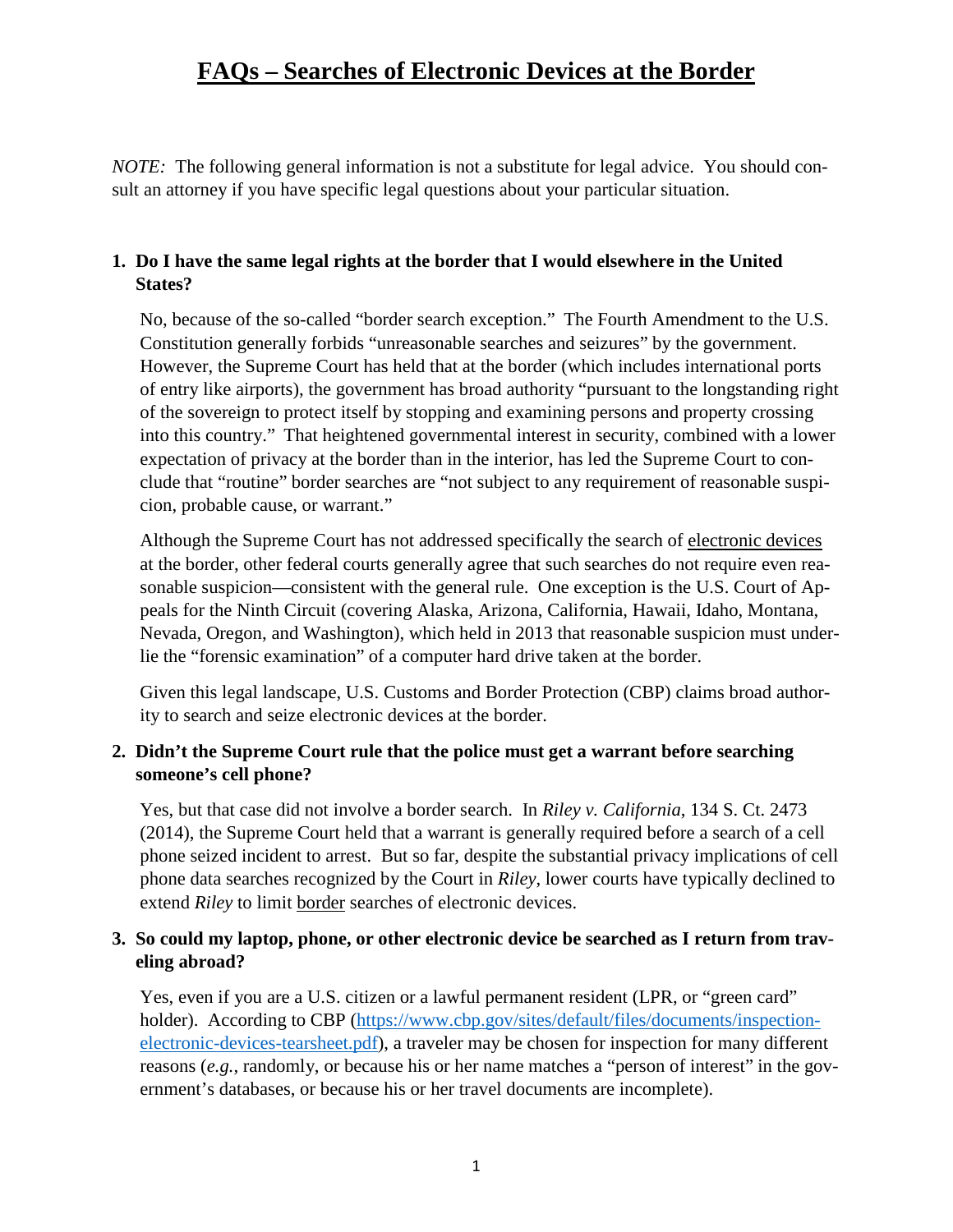### **4. What about the data on my phone, computer, or other electronic device?**

CBP agents may swipe through your phone or look through the documents on your computer. The government also claims the authority to copy the data on your electronic devices.

## **5. Could CBP agents ask for my thumbprint or passcode/PIN to unlock my electronic device, or for my email or social media passwords?**

Yes, even if you are a U.S. citizen or a lawful permanent resident (LPR, or "green card" holder). The law on whether you are legally required to comply is unsettled.

Regarding the information required to unlock your electronic device, it has been reported that CBP takes the position that it has the right to obtain and keep passwords as necessary to facilitate digital searches of a device that has been detained.

Regarding email and social media, some privacy experts contend that the "border search exception" would not apply to a CBP search of online accounts because the data is hosted at data centers around the world, not on the device carried through the border. However, this legal issue has not been settled, and as a practical matter, once CBP gains access to your device, CBP will have access to your signed-in online applications (Facebook, Twitter, etc.).

## **6. What if I refuse to provide my PIN or passwords?**

If you are <u>a U.S. citizen</u>, you cannot legally be denied entry into the United States, but you may be detained and delayed, and there is a chance your phone, laptop, or other electronic device will be seized.

If you are a lawful permanent resident (LPR, or "green card" holder), in addition to the complications that a U.S. citizen may face, a hearing before an immigration judge might be required.

If you are a foreign national (e.g., a visa holder), and you are perceived as failing to cooperate, CBP might deny you entry.

#### **7. Might the government keep my phone, computer, or other electronic device?**

Yes, for further examination, which might include copying your data.

## **8. What should I do if CBP asks to search my phone, laptop, or other electronic device, or for my passwords?**

If you do not want a particular electronic device searched, do not travel internationally with it. If you need to travel internationally with electronic devices, the safest course is to travel with devices that contain only the specific files needed for the trip. (You may request a travel device from the University for this purpose by contacting the OIT Support and Operations Center at 609-258-4357 (8-HELP), or helpdesk@princeton.edu. The University strongly encourages that approach, which is best suited to protect University data that may be restricted, confidential, sensitive, or governed by privacy laws. CBP has the legal authority